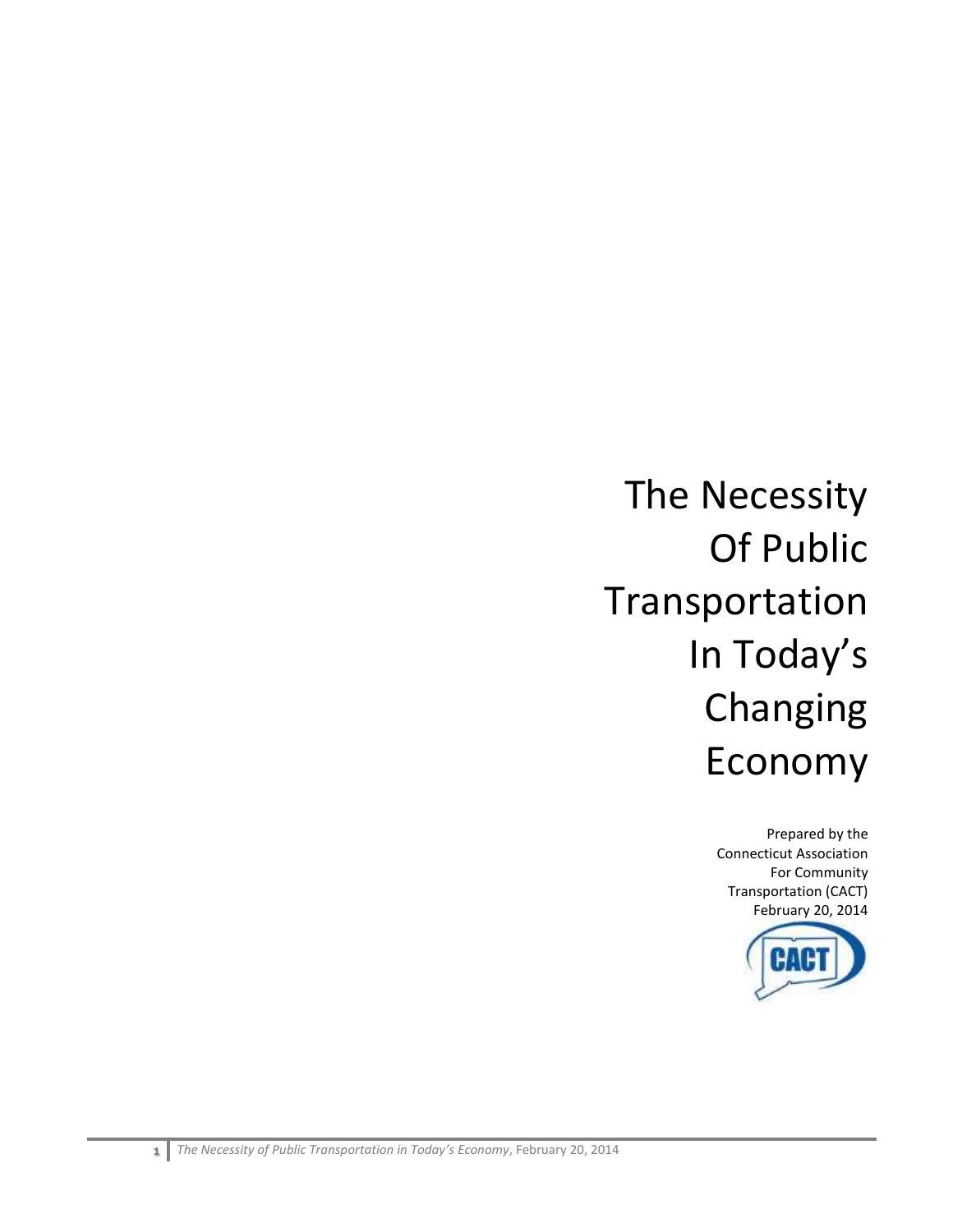**"I don't think transportation should just help us get places better, it should help us make places better – and help improve the quality of life of people all across the country.**" 2

Anthony Fox *Department of Transportation Secretary* 

*"Public transportation in the United States is a crucial part of the solution to the nation's economic, energy, and environmental challenges – helping to bring a better quality of life."<sup>1</sup>*

Every day Connecticut residents rely on our public transportation system to get them to work, to school, to a doctor's appointment, to the supermarket, etc. Public transportation provides a reliable and affordable option which helps our economy, reduces congestion on our roads and provides a better quality of life.

 The 2012 Texas A & M Urban Mobility Report (the 2013 report will be released in June 2014) demonstrates how traffic congestion has impacted our state in terms of excess fuel consumed, the hours spent waiting in traffic and the congestion cost which alone amounted to a staggering \$1,349,000,000<sup>0 in</sup> cost to the Hartford, New Haven and Stamford/Bridgeport areas. As APTA noted in their November 2013 Transit Savings Report, individuals who switched to public transportation from driving can save "on average almost \$9,986 this year and up to \$828 a month."

 Public transportation remains critical to Connecticut's ability to maintain and expand our economic viability and provide job access to those currently employed and those seeking employment opportunities. Public transportation is a "\$57 billion industry" and "74% of government funding for transit is spent creating and supporting hundreds of thousands of private sector jobs." *(APTA)*

 Governor Malloy released his proposed midyear budget on February 6, 2014 and included some key initiatives to address transportation needs including a "Safety and Maintenance Program" for \$1.5 million; a \$7 million transit–oriented pre-development fund to assist communities with TOD development; and increasing the number of DOT engineers by 75 to speed project delivery. While rail and bus fare hikes were put into effect in January 2014 as part of the prior budget, no new fare hikes were included and there were no rail or bus service cuts. Additionally, there will be no transfers made from the Special Transportation Fund. Transit advocates have long urged legislators to not divert STF funds to the general fund and during the last year's legislative session, lockbox legislation was passed.

# **Proposed Budget Cut has Serious Implications**

There is a proposed \$1 million cut in the DSS budget for TEIP (Transportation Employment Independence Program) which provides funding for a variety of programs and services managed by the five regional job access partnerships in the state. CTTransit General Manager David Lee noted "We believe the services currently supported by the TEIP funding are of such priority that we would have to cut other service in our system to offset the lost revenue." Barbara Kalosky, General Manager of North East Transportation which runs the Waterbury, Meriden and Wallingford divisions of CTTransit said "the loss of TEIP funds will at some point affect Job Access." Windham Region Transit District Executive Director Melinda Perkins said "…any cut to this funding would adversely impact many residents of our area who work in retail or food service and do not work a traditional Monday through Friday job. These individuals depend on this service to access their job sites and their employment may be jeopardized if the proposed cuts are realized." "…If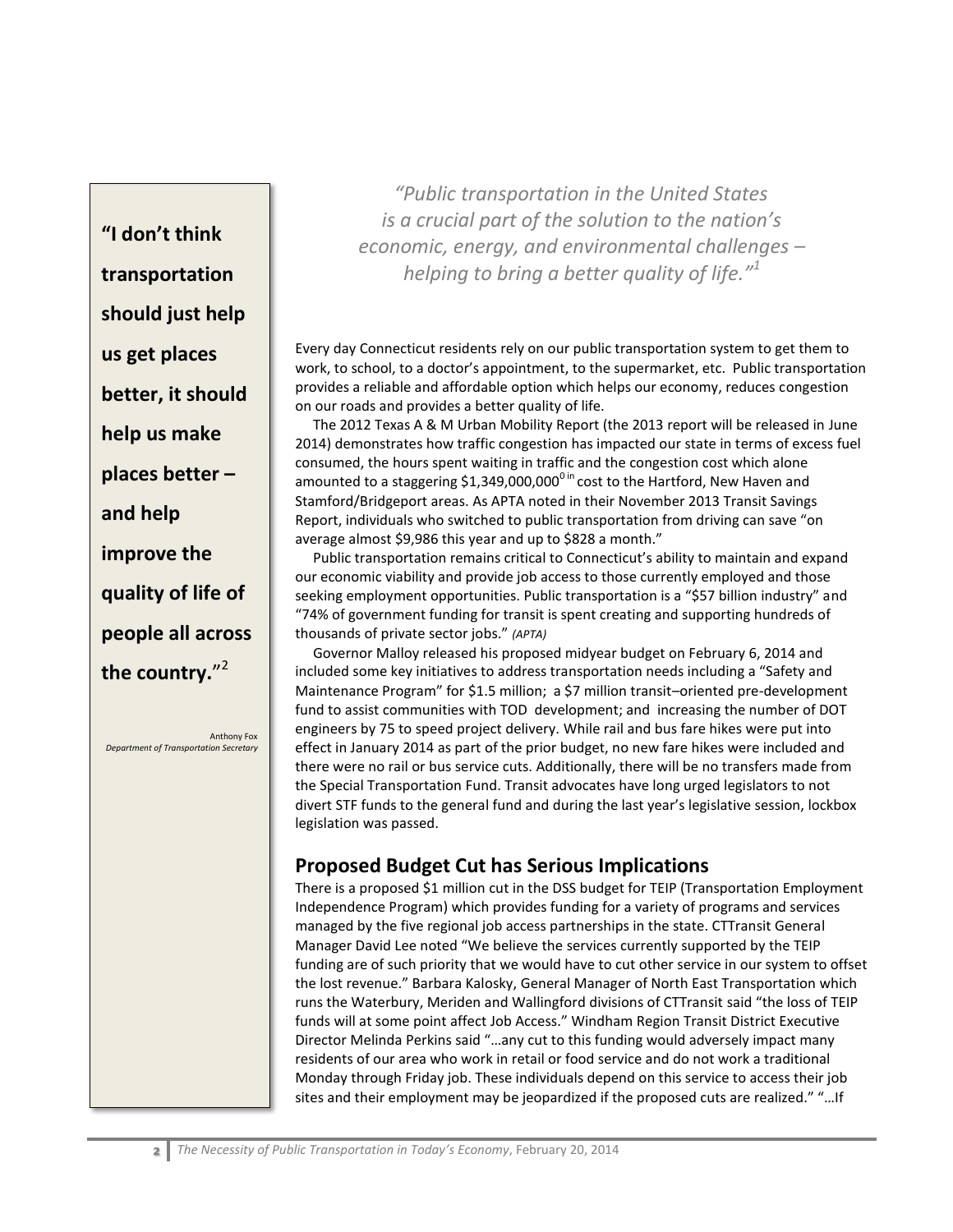the TEIP funds are lost, it will impact the entire Jobs Access program for Danbury, Waterbury and Torrington…Unless some other funding sources come in to cover the lost TEIP funds, cuts would be likely. All that translates into fewer opportunities for employees in a fragile economy," Richard Schreiner, HARTransit, Director of Service Development noted. This potential bus service reduction disproportionately affects those very people who rely on public transportation. The reductions in service further erode an individual's ability to get to their job and leaves citizens stranded with no options. This reduction in TEIP funding can affect the public by the loss of evening service, Sunday morning or evening services and weekend service which impacts jobs and the economy.

*"…continued demand for public transportation demonstrates the value of public transit to individuals and the communities they live in, no matter their size……"*<sup>3</sup> Michael Melaniphy, *APTA President and CEO*

# **Public Transportation Riders**



*Linda* is a Certified Visiting Nurse who has been utilizing Greater Bridgeport Transit's bus system daily since September 2012. "I live in Bridgeport and I'm a new bus rider. I just started riding the bus a few months ago and I take it every day now." As a Certified Visiting Nurse, Linda's work takes her to meet people all over the region. "Now I am taking the bus two, three, maybe four times each day and use most of the routes. I pay the regular fare but I'm planning on going to the seven day or monthly pass to save". Linda describes her experience on the bus this way: "I like the buses and the drivers are great — always friendly — I like the bus station too!" (Greater Bridgeport Transit website)

Joseph, a teacher, has been a GBT Access rider since 2004, using the bus several times each week. "I have been using the service for over eight years now going to work, my doctor shopping and banking. I have a great support system with my family but the day may come when I need to use the service more".A Bridgeport resident, Joseph holds graduate and post graduate degrees and spent thirty-four years at Bridgeport's Central High School teaching English to speakers of other languages. "I enjoyed interacting with young people and feel that I was a mentor for many of them". Joseph would not allow students to tell him that they could not learn English or Spanish and would never tolerate lateness in his



classes "I would tell them, I am never late and I don't even drive". He continues to work part-time as a teacher in Bridgeport. "On a scale of 1-10 I would give the service an 8, the drivers are helpful and personable – they are wonderful. However, the service does get busy at certain times of day and it would be nice to be able to travel to Monroe and other places in the region that we cannot currently reach". Like many in the region, Joseph depends on GBT services for work. "Without services like this, where would we be? We would be home twiddling our thumbs. When you want to be part of the mainstream, we would be denied". (Greater Bridgeport Transit website)



*Ava* is one of our youngest bus riders. Her mother Sarah takes Metro North to Stamford and then CTTransit to her Aunt's house to visit. "Having the bus connection makes the journey so much easier and I don't need to rely on my family to pick me up for family events. Plus Ava enjoys the ride," said Sarah. (Full disclosure, Ava is the granddaughter of CACT Executive Director Mary Tomolonius)

**Kathryn** "I live on the bus and train line and I use the bus every day to get to work. I also use public transit to go to see my friends, go to the mall, get my shopping done and visit my

parents. I am independent because I can use the bus and I like being that way. Not everyone has a car and not everyone can drive. If you take public transportation away you are taking away people's independence and that would suck."

**David** "I was one of the first passengers on the commuter service from Avon to Hartford. And why wouldn't I be? Any time my wife needed the car she had to drive me to work, and home for her errands, then to Hartford and finally home. Think of the savings that we achieved over at least fifteen years of bus riding. Consider the purchase price of a car, the gas, the parking, the insurance, and count in the priceless amount of stress and strain. My gain was a quiet time for reading and studying on the way in, and a relaxing nap on the homebound trip. Winter storms were of no driving concern...just a longer nap."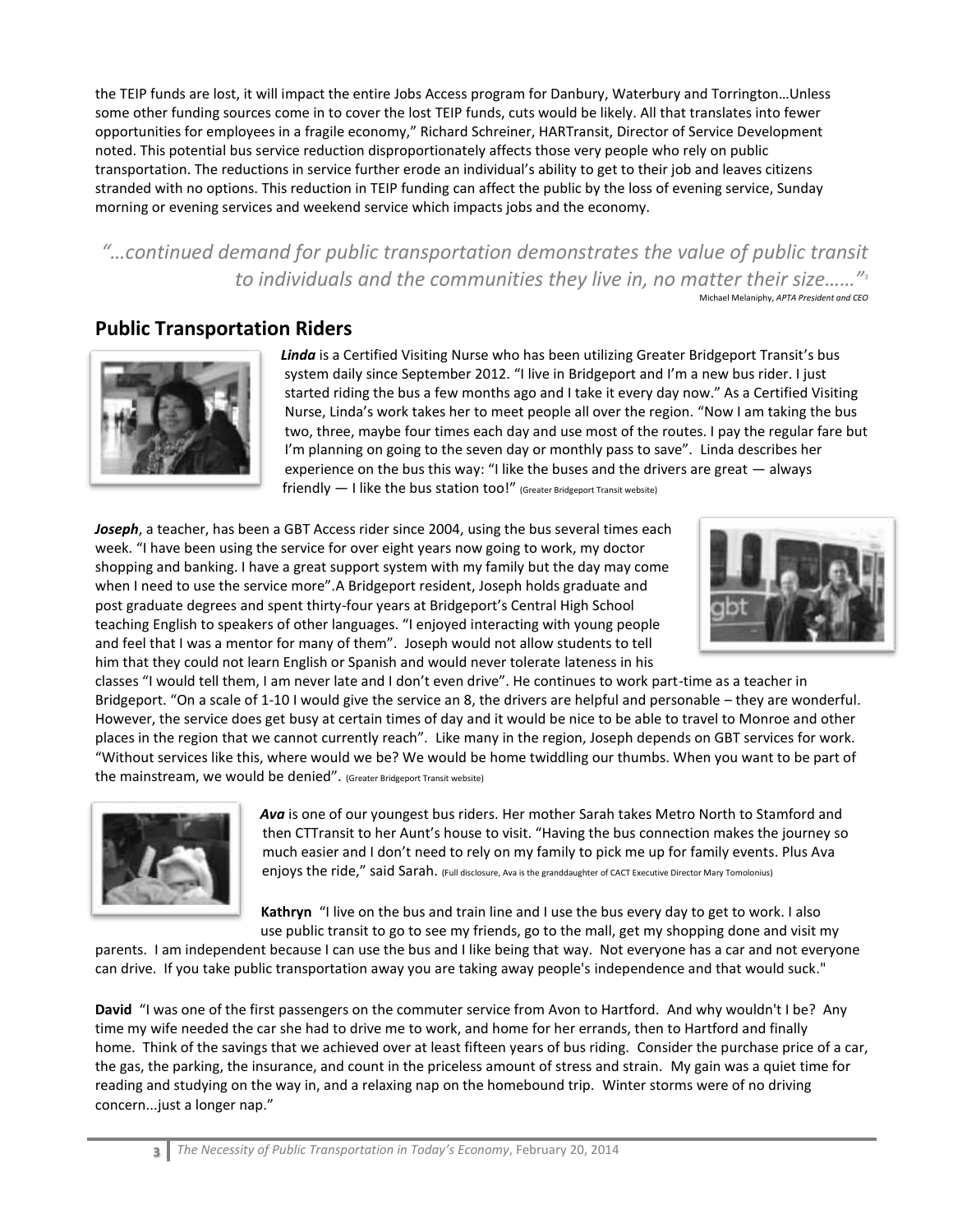*"Mobility is not just a question of building wider or longer roads; it is about providing appropriate and efficient systems that serve the most people in the best, most equitable manner. This includes encouraging a transition from car use to trains, buses and bicycles…"***<sup>4</sup>** Ban Ki Moon *Secretary General United Nations*

### **Bus Operations in Connecticut**

The Bus Operations line item in the Department of Transportation (CDOT) budget funds the CDOT share of the operating deficit for urban fixed route services, demand-respond services (non-ADA), rural transit services, commuter express and shuttle bus services. Passenger trips increased in FY 2013, with the public choosing these bus services for 41,406,109 trips.

Urban Public Bus Services provided 40,493,789 trips in FY 2013. The cost for these rides:

- Operating deficit was \$130,899,229
- CDOT share was \$126,009,805
- Local funding was \$3,515,957
- Federal subsidy \$1,567,668

Rural Transit Services provided 479,994 trips in FY 2013, an increase of 45,242 more trips than in FY 2012 through:

- Estuary Transit District
- Middletown Area Transit District
- Northeastern CT Transit District
- Northwestern CT Transit District
- Windham Region Transit District

The cost for the Rural Transit Service rides in FY 2013 was:

- Operating deficit was \$3,530,346
- CDOT share was \$1,130,773
- Local funding was \$831,905
- Federal subsidy was \$1,567,668

#### **Transportation Employment Independence Program**

The Transportation Employment Independence Program (TEIP) of the Connecticut Department of Social Services (DSS) provides funding for a variety of programs and services managed by the five regional job access partnerships in the state. The Connecticut Department of Transportation (CDOT) manages a portion of Connecticut's Job Access Program. This bus service connects people to job centers. In FY 2013 funding was:

- CDOT bus operations \$3,773,576
- $\bullet$  FTA grants \$1,482,237
- $\bullet$  TEIP (through DSS) \$ 2,812,708

Utilizing a variety of transit options, workers and job seekers were able to reach workplaces and daycare that was previously inaccessible due to limited service hours of pre-existing public transportation or geographical limitations. The TEIP funding for fiscal 2013 had been in jeopardy, but following letters to legislators, DSS and the Appropriations Committee, the proposed \$1 million reduction was restored. The Governor's proposed mid-term budget cuts the TEIP funding in the DSS budget as of July 1, 2014 by \$1,000,000.

#### *"Public transit is a vital link for the more than 51 million Americans with disabilities."*

American Public Transportation Association

#### **ADA Para-Transit Program**

The ADA mandates paratransit services be available to qualified persons on a reservation basis, during the same hours of operation and serving the same geographical area (within ¾ of a mile) of a fixed bus route service. The Americans with Disabilities Act (ADA), a federal civil rights law prohibits discrimination and therefore Connecticut residents who have a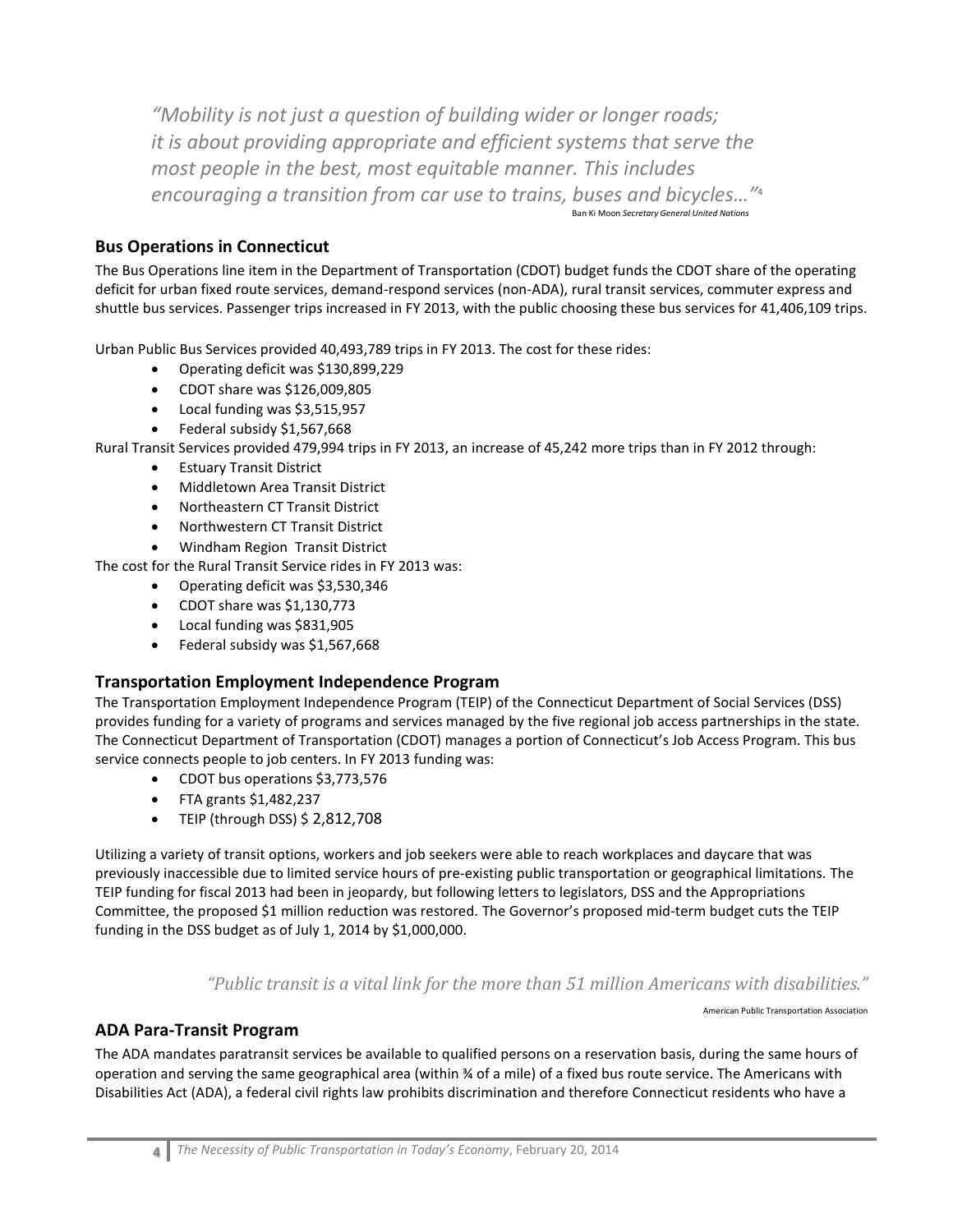disability that impairs their ability to use the accessible and affordable fixed route public bus service for their mobility needs rely on the paratransit services.

The State appropriation to the ADA Para-Transit Program provides the majority of funding for the Americans with Disabilities Act (ADA) mandated services. In FY 2013 in Connecticut 26,883 Connecticut residents used ADA Para-Transit services for 889,128 trips, an increase from 2012.

- Operating deficit was \$30,919,177
- CDOT share was \$29,845,575
- Local funding was \$1,073,602
- There was no federal subsidy

CDOT funds 100% of the operational deficit of the public transit operators and private carriers who provide ADA mandated services to the fixed route services of state-owned CTTransit. The operation deficit for ADA mandated services to transit district-owned fixed route service is not fully funded by CDOT. In FY 2013 six public transit operators utilized local subsidies for a total of \$1,073,602 in local funds to offset their deficit.

- Norwalk Transit District \$261,807
- Windham Transit District \$21,183
- Southeast Area Transit \$9,460
- Greater Bridgeport Transit Authority \$199,158
- Middletown Area Transit District \$154,843
- Milford Transit District \$325,907

# *"….Bus travel is increasingly popular because it is a convenient, inexpensive options for students, groups and families…<sup>6</sup>*

Anthony Fox, *Department of Transportation*

#### **Non-ADA-Dial-A-Ride**

This service provides demand responsive services to the elderly and persons with disabilities. The first appropriation to the Dial-A-Ride (DAR) line item was made in FY 1999 to offset the loss of federal operating funds (Sec. 5307) used by five public transit operators for demand responsive transportation services (ADA and Non-ADA) in the urban areas of Bridgeport, Milford, Greater New Haven, Middletown and Greater Hartford. In 2006, the General Assembly eliminated the DAR line item and created the ADA Para Transit Program and the Non-ADA Dial-Ride Program as two separate budget line items.<sup>5</sup>

In 2013, the Connecticut General Assembly appropriated \$576,358 to the Connecticut Department of Transportation (CDOT) Non-ADA-Dial-A-Ride budget line to fund CTDOT's share to

- Greater Hartford Transit District \$359,587
- Greater New Haven Transit District \$65,917
- Middletown Transit District \$112,332
- Milford Transit District \$38,5222

Within CTDOT's Urban transit budget line item, \$1,446,834 also funds dial-a-ride services in the Valley Transit District (\$717,856) and the Greater Waterbury area (\$773,814), along with an additional local subsidy of \$44,836.

## **State Matching Grants for Demand Responsive Transportation (CGS 13b-38bb)**

In FY 2013, the state matching grant program to municipalities (*CSG 13b-38bb. Fund allocation is based on a formula in state statutes. 50% based on elderly population/50% on town square mileage*) continued to provide demand responsive transportation services for the elderly and people with disabilities in 136 Connecticut towns. Historically the allocation was \$5 million, in FY 2011 and 2012, funding was cut by 25%, having an immediate and profound impact. During FY 2013, \$3,351,689 was allocated (or 75% of the town allocations). For FY 2014 Commissioner Redeker has brought the funding level back to its \$5 million level.

 The state matching grants have allowed family members to keep their jobs with the knowledge that their loved ones are safely transported to their destinations. This has also provided access to needed medical care, which keeps people healthier and living independently at a significant cost savings to the state. The transportation allows seniors and people

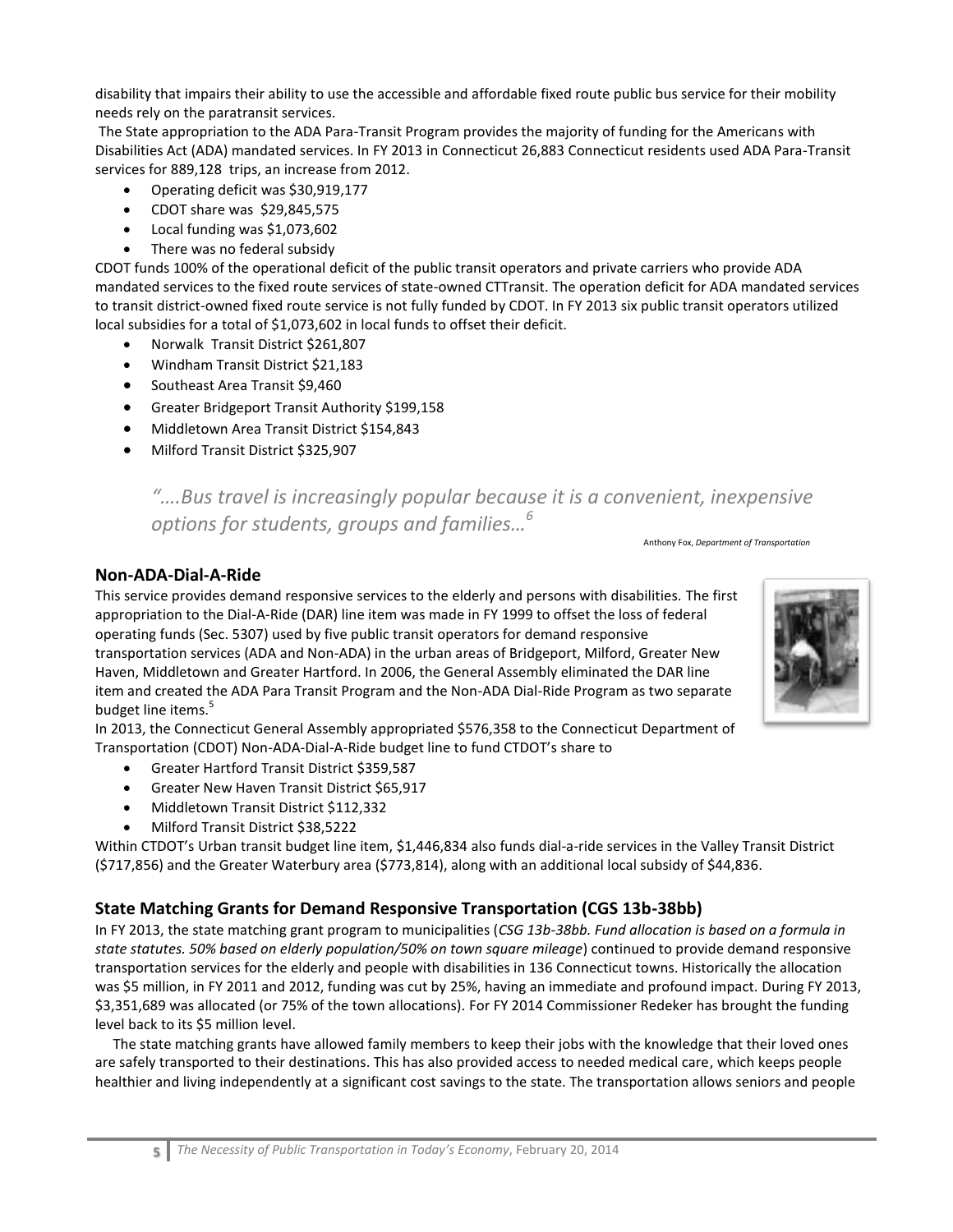with disabilities to shop and spend their money on goods and services, thereby helping the economy. And finally, this transportation provides a quality of life for seniors and people with disabilities, which otherwise wouldn't be possible.

#### **Financing Connecticut's Transportation**

On February 3, 2014 the Office of the State Comptroller released their financial statements for the General Fund and the Transportation Fund. State Comptroller Kevin Lembo stated OPM was projecting a \$506.1 million surplus for the FY2014 General Fund and a \$173.1 million balance at the close of FY 2014 in the Transportation Fund.

 The revenue generated from the Motor Fuel Tax was budgeted at \$502,900,000 for FY 2013 but the realized revenue (for the six months ending December 31, 2013) was \$217,479,000 or an increase of \$3,800,000. (Office of State Comptroller, Schedule C-2, Fiscal Year Ended December 31, 2013)

 For FY 2013-14, the Special Transportation Fund revenues will come from: Federal Grants 1.0%, Licenses, Permits, Fees 10.4%, 36.9%; Motor Fuel Tax, Interest Income 0.3%, Motor Vehicle Receipts 17.5%, Oil Companies Tax 28.1%, and Sales Tax-DMV 5.8%.

 The 18.4 cent federal gasoline tax, which is mostly used to fund the Highway Trust Fund, has not seen an increase since 1993. Energy efficient cars and reduced gas receipts, have further suppressed the purchasing power of the federal gas tax.

 The Connecticut Department of Transportation increased bus fares (CTTransit buses, ADA paratransit services) in January 2012, and fares on the Shore Line East and New Haven Line rail services beginning January 1, 2012 were programmed to go up by approximately 4 percent a year for the next three years with an additional 1.25% surcharge for the next seven years. Effective January 19, 2014, CTTransit increased fares from \$1.30 to \$1.50; one-way ADA Paratransit fares increased to \$3.00; 10-trip books for ADA Paratransit cost \$24.00, but an unlimited ride one-day bus pass decreased to \$3.00.

# **Expansion of Service in 2013**

While funding sources continue to fluctuate, some examples of upgrades and service changes:

- *Connecticut Department of Transportation* offered various smartphone apps for traffic and rail updates and information.<http://www.ct.gov/dot>
- *Greater Bridgeport Transit* offered \$2 off admission to any Bluefish home games by showing a ZipTrip pass. [www.gogbt.com](http://www.gogbt.com/)
- *CTfastrak* Connecticut's first rapid transit system which will run from New Britain to Hartford with 11 stations has made steady construction progress during 2013. *[www.ctfastrak.com](http://www.ctfastrak.com/)*
- *CTTransit* was involved in planning on several Hartford projects including CT*fastrak*, the Main Street project, iQuilt project, and the City's Transit Triangle. <http://www.cttransit.com/>
- *Connecticut Department of Transportation* received state bond commission approval for \$170 million for DOT projects including the Stamford Transportation Center.<http://www.ct.gov/dot>
- *In cooperation with CTTransit* staff were very involved with the procurements of new fare collection equipment and ITS features for the CT*fastrak*.
- Middletown Area Transit received a \$965,339 state loan to assist in the cleanup of soil at its future Pease Avenue maintenance facility. The funds are part of a \$10.5 million state loan and grant program, which assists towns and cities in cleaning up contaminated soil.

# **The Future**

A forum sponsored by CACT, Capitol Region Council of Governments (CRCOG), The Partnership for Strong Communities and Transit for CT, entitled , *"The Last Mile: Housing, Transit and Access to Jobs"* was held on May 22, 2013 at the Lyceum and featured DOT Commissioner Jim Redeker and Special Guest: CT Housing Commissioner Evonne Klein. Commissioner Redeker provided an update on CT*fastrak*, citing it's a dedicated fixed route "shuttle service" with high service frequency like the New York subway. As Jim noted "You go to the subway stop to get somewhere…Buses don't take you everywhere, it takes you from point to point…" CT*fastrak* is accessible and bike friendly. Tom Maziarz from ConnDOT noted, it now takes a 45 minute bus ride from New Britain to Harford, and when CT*fastrak* is operating it will take 20 minutes, a significant reduction in travel time. CRCOG Executive Director Lyle Wray talked about "putting jobs near transit." CRCOG is sponsoring meetings with towns to discuss Transit Oriented Development and the myriad of opportunities to expand economic development and affordable housing. Newly appointed Housing Commissioner Evonne Klein is in the process of consolidating the housing agency and spoke about determining where is housing needed at different levels and the